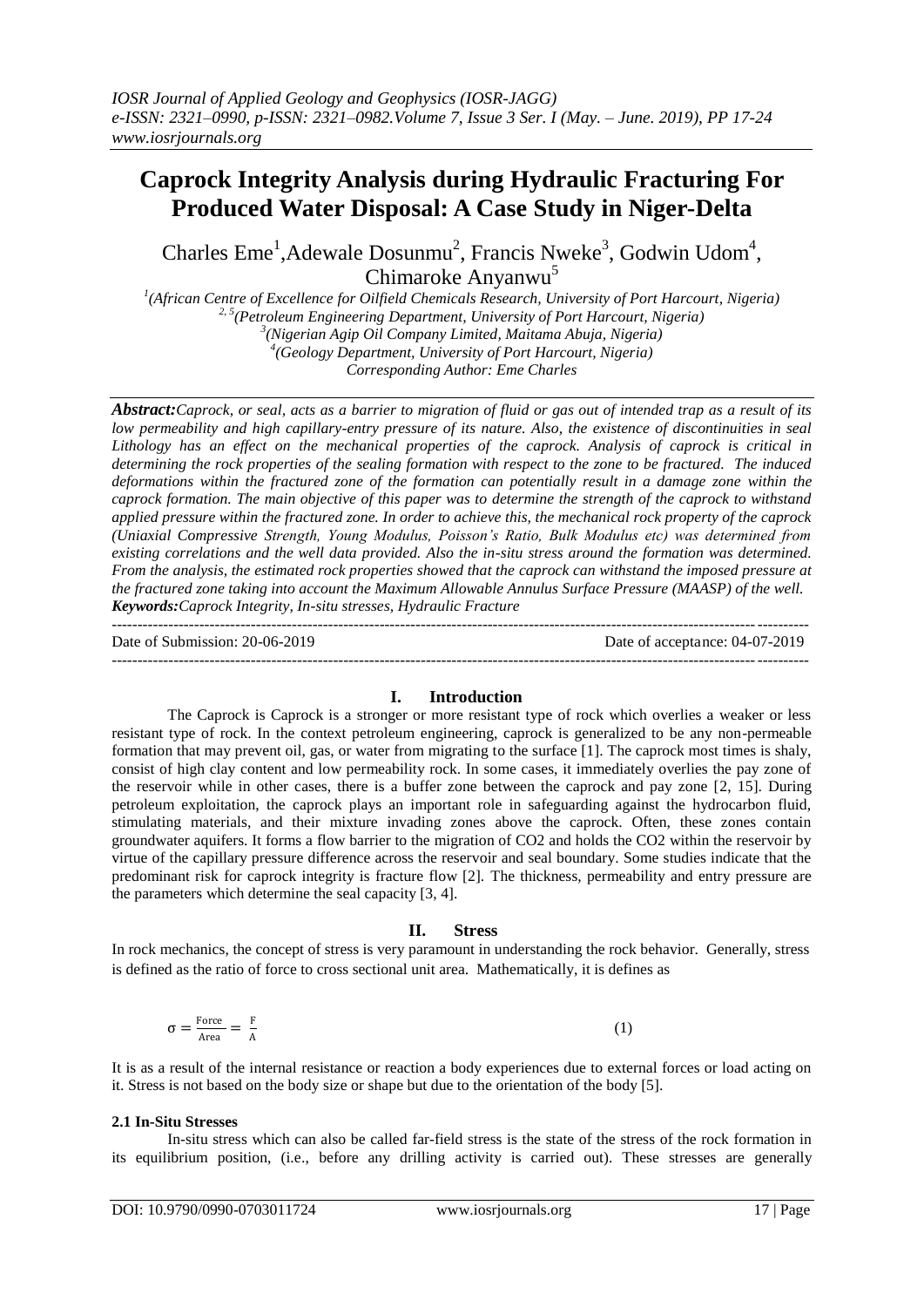compressive in nature. They mutually perpendicular to one another and exist at any point in the subsurface. They are the overburden, maximum and minimal horizontal stresses [6].



**Figure 1: Orientation of In-situ stresses in a rock formation [6].**

### **2.1.2 Overburden Stress**

The overburden stress which is also called the vertical stress is as a result of the weight of overlaying rock matrices and the fluids in the rock pores. Due to Poisson's ratio effect, the weight exerted by the vertical stress component usually has the tendency to stretch and widen the rocks underneath in the horizontal lateral direction (Aiyeru 2014). The overburden stress can readily be calculated from the formula:

$$
\sigma_{\rm v} = \int_0^{\rm d} \rho_{\rm b}(\mathbf{h}) \mathbf{g} \mathrm{d}\mathbf{h} \tag{2}
$$

 $d =$  the depth of the rock formation (ft),

 $g = constant$  due to gravity (32.175ft/s2)

 $h =$  the vertical height of the formation (ft)

 $\sigma_b$  = the bulk density of the formation (lb. /ft3)

All the parameters except the formation bulk density in the above equation can be gotten directly and at any depth.

#### **2.1.3 Horizontal Stresses**

The effect of Poisson's ratio tends to expand the rock formation underneath. However, the lateral expansion is also been confined and pushed back by the adjoining rock materials. This leads to the formation of horizontal stresses, which are referred to as the maximum and minimum horizontal stresses [5]. Ideally, it can be expected that the two horizontal stresses are equal. However, this is often not the case since natural effects such as uneven topography or faults results in uneven stresses. Natural phenomena like the earthquake make the stress to undergo changes because it is horizontal. The horizontal stresses are smaller in magnitude than that of the overburden in a relaxed lithology [6].

### **III. Geomechanical Studies**

Sub-surface rocks are characterized by different stresses acting differently in terms of magnitude and azimuth. A geomechanical study was done on a well in Niger-Delta. This study consists of characterizations of in-situ stresses, pore pressure, rock strength, and rock mechanical properties of the zone of interest to determine the integrity of the rock to withstand the applied pressure in the fractured rock zone.

### **3.1 Importance of Geomechanics**

Involving Geomechanics at the very beginning of field development planning allows risk reduction for reservoir stimulation, increase hydrocarbon recovery and enhance overall economic of the field. The rock mechanical properties of rocks are changed due to operations resulting from drilling, production or injection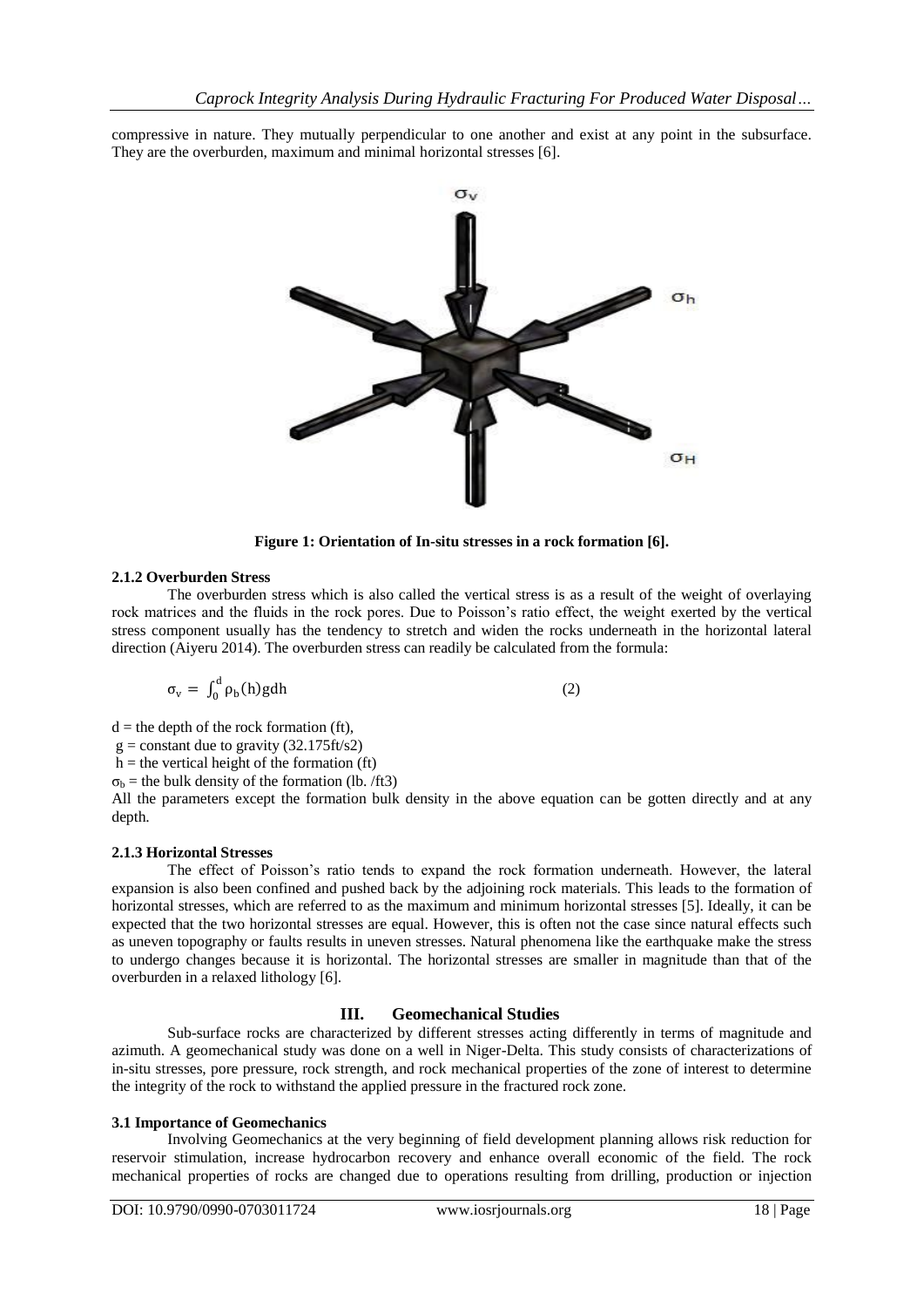which alter the equilibrium of the rock formation. Such changes can seriously impact drilling operations, completions infrastructure, and production performance all of which can result in unexpected cost and time overruns [14]. Problems resulting from geomechanical issues are responsible for almost half of non-productive time (NPT) HPHT, deep water and other challenging environment [7, 14]. Without a strategy for avoiding or minimizing potential geomechanical problems, your project may cost millions more than budgeted. Today, most operators consider Geomechanics analysis and planning a necessary strategic component of exploration and field development activities. Identifying potential issues, planning for, and managing them saves time and improve safety at the wellsite.

### **IV. Rock Mechanical Properties**

The knowledge of mechanical properties of a producing formation as well as the surrounding formations is extremely important to predict the shape and to calculate the dimensions of hydraulic fractures. These mechanical properties include Young's modulus, shear modulus, Poisson's ratio, bulk modulus and compressibility [8]. The calculation of the mechanical properties of the formation of zone of interest and the caprock was done using the following equations.

Unconfined Compressive Strength (UCS) for shale =0.77 $x\left(\frac{304.8}{4t}\right)$  $\frac{04.8}{\Delta t}$ <sup>2.93</sup> Horsrud 2001 (3)

Unconfined Compressive Strength (UCS) for sand  $= 1200 E x p^{(-0.036 \Delta t)}$ McNally, 1987 (4)

Compressional transit Time
$$
V_p = \frac{1000000 \times 0.305}{\Delta_{tp}}
$$
 (5)

Shear transit Time 
$$
V_s = \frac{1000000 \times 0.305}{\Delta_{ts}}
$$
 (6)

Where

Δtp and Δts are the interval transit times recorded by the compressional and shear sonic logs respectively in µsec/ft

$$
Young's Modulus E = 2G(1 + v)
$$
\n(7)

Shear Modulus  $G = 1.34 * \frac{10^{10} \rho_b}{\Delta t^2}$  $\Delta t_s^2$ (8)

Poisson's Ratio 
$$
v = \frac{\frac{1}{2} (\Delta t_s / \Delta t_c)^2 - 1}{(\Delta t_s / \Delta t_c)^2 - 1}
$$
 (9)

Bulk Modulus 
$$
K = 1.34 * 10^{10} \rho_b \left( \frac{1}{\Delta t_c^2} - \frac{4}{3\Delta t_s^2} \right)
$$
 (10)

Compressibility 
$$
c_b = \frac{1}{k}
$$
 (11)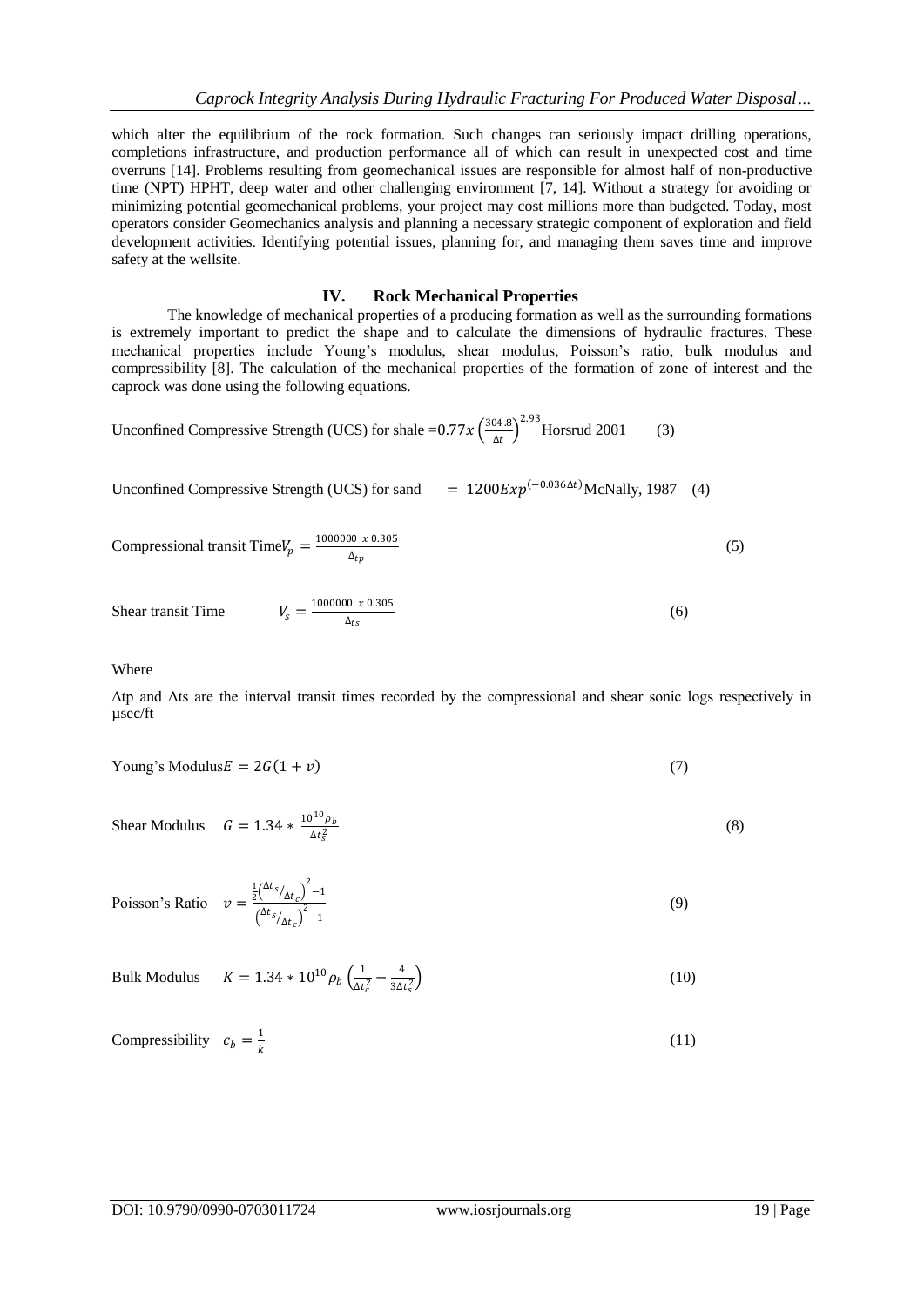

**Figure 2: Typical sonic waveform in borehole [9]**

The key to accurate determination of mechanical properties is an accurate measurement of shear wave travel time in the formation.

### **V. Fracture Gradient**

The fracture gradient represents the slope profile of the fracture pressure in a rock formation. At any depth, the fracture pressure is the pressure required to initiate fractures in the formation. It is very important to be able to accurately estimate the fracture gradient of the formation in order to prevent lost circulation while drilling and it also has a direct influence on casing strings design. In drilling, the upper limit of the mud weight window is taken as the fracture gradient. The leak-off pressure (LOP) obtained from the leak-off test (LOT) is normally considered by the drilling engineers as the fracture gradient. Geomechanical engineers disagree and maintain that the fracture gradient should be the minimum horizontal stress [10]. Generally, fracture gradients can be determined by the following technique:

1. Experimentally or direct method.

2. Theoretically or indirect method.

### **5.1 Fracture Gradient Determination**

The factor used to determine formation fracturing pressure as a function of well depth in units of psi/ft. The fracture gradient of the formation was calculated using the Ben Eaton's correlation [12]

$$
F = \left(\frac{\sigma - P}{D}\right) x \left(\frac{v}{1 - v}\right) + \frac{P}{D}
$$

(12)

Where  $\sigma$  = overburden stress (psi)  $v = Poisson's$  ration

### **VI. Zone of Interest**

The zone of interest consists of a top reservoir T-1 is at 5580 ft while the base is at 5780ft. The thickness to be fractured from the top to the base is 164ft. The zone of interest is a sand formation with intercalation shale. The sand is dirty sand with shale content within the zone above 70%. This could be responsible for the low permeability and porosity as observed in this zone.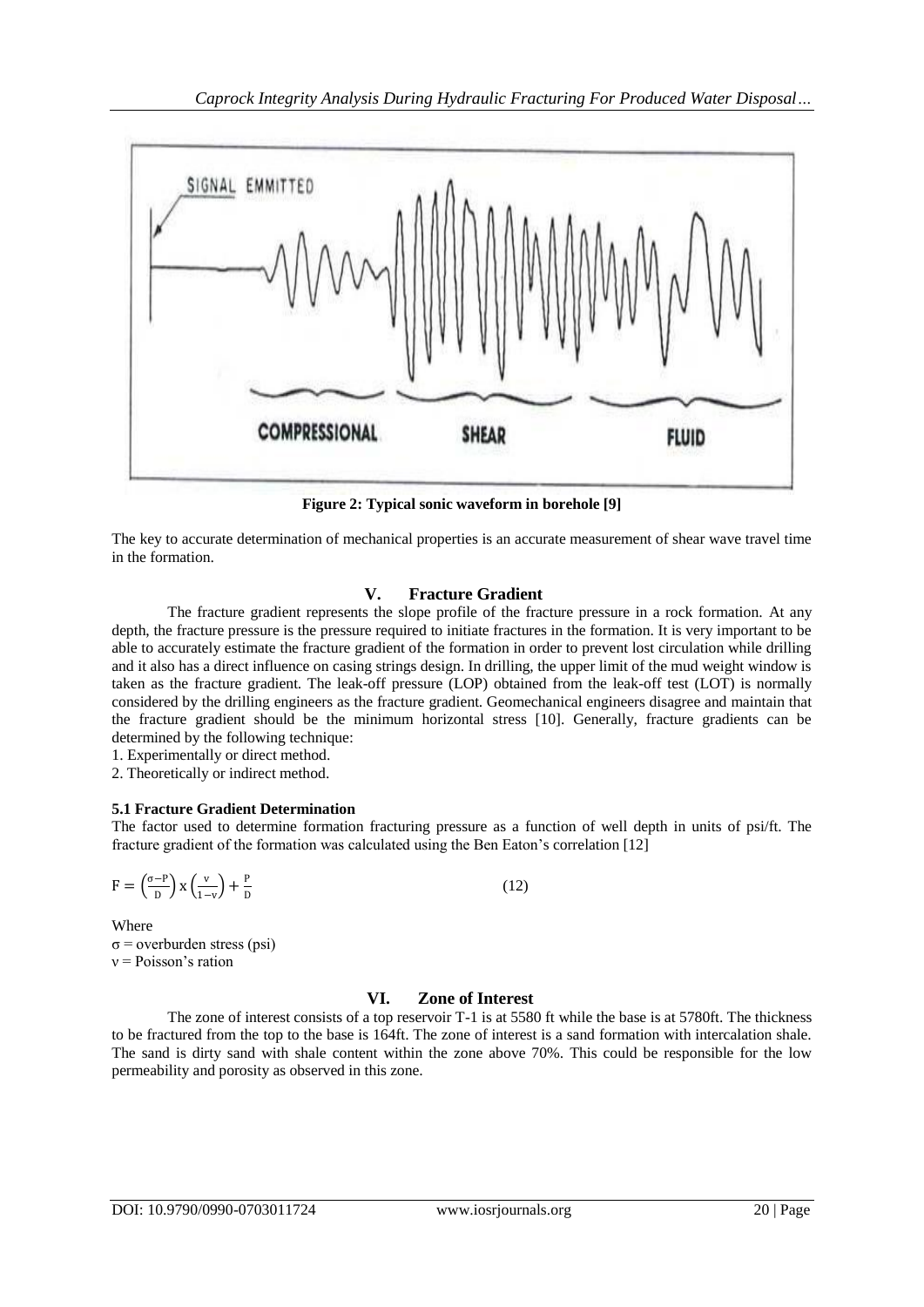| <b>Table 1: Geomechanical Properties of Zone of Interest</b> |                   |            |                |                  |       |                 |  |
|--------------------------------------------------------------|-------------------|------------|----------------|------------------|-------|-----------------|--|
| MD                                                           | <b>TVD</b>        | ${\bf Pp}$ | $P_{\rm frac}$ | $\sigma_{\rm v}$ | VSH   | <b>UCS</b> sand |  |
| (f <sub>t</sub> )                                            | (f <sub>t</sub> ) | (psi/ft)   | (psi/ft)       | (psi/ft)         | (96)  | (psi/ft)        |  |
| 5673                                                         | 5580.14           | 0.433      | 0.748          | 0.919            | 6.02  | 0.326           |  |
| 5676                                                         | 5583.14           | 0.433      | 0.778          | 0.912            | 62.63 | 0.210           |  |
| 5680                                                         | 5587.14           | 0.433      | 0.698          | 1.017            | 56.75 | 0.875           |  |
| 5700                                                         | 5607.14           | 0.433      | 0.683          | 0.935            | 67.75 | 0.708           |  |
| 5720                                                         | 5627.14           | 0.433      | 0.657          | 0.904            | 0.00  | 0.788           |  |
| 5740                                                         | 5647.14           | 0.433      | 0.665          | 0.981            | 33.36 | 0.992           |  |
| 5760                                                         | 5667.14           | 0.433      | 0.669          | 0.931            | 7.13  | 0.787           |  |
| 5780                                                         | 5687.14           | 0.433      | 0.680          | 0.957            | 5.11  | 0.796           |  |
| 5800                                                         | 5707.14           | 0.433      | 0.666          | 0.948            | 13.13 | 0.859           |  |
| 5820                                                         | 5727.14           | 0.433      | 0.651          | 0.927            | 12.15 | 0.903           |  |
| 5830                                                         | 5737.14           | 0.433      | 0.706          | 0.986            | 41.10 | 0.706           |  |
| 5835                                                         | 5742.14           | 0.433      | 0.705          | 1.031            | 65.77 | 0.849           |  |

**Table 1: Geomechanical Properties of Zone of Interest**

# **VII. Integrity of Cap Rock**

The overlying caprock is shale of about 28 ft from the base of the sand above it and the sand below it. The rock strength of the cap rock is determined in order to ascertain the stresses and the fracture gradient of the rock. The cap rock (shale) strength was calculated to ensure that it can withstand the stresses imposed by the pressuring fluid on the interval of interest. The UCS was computed using the 2001 correlation developed by Horsrud which is the correlation adopted by most oil and gas industries. The mechanical rock properties calculated is tabulated in tables 2 and 3 to ascertain if the caprock will be able to withstand the imposed pressure at the zone of interest.



**Figure 3: Workflow for Geomechanical Analysis**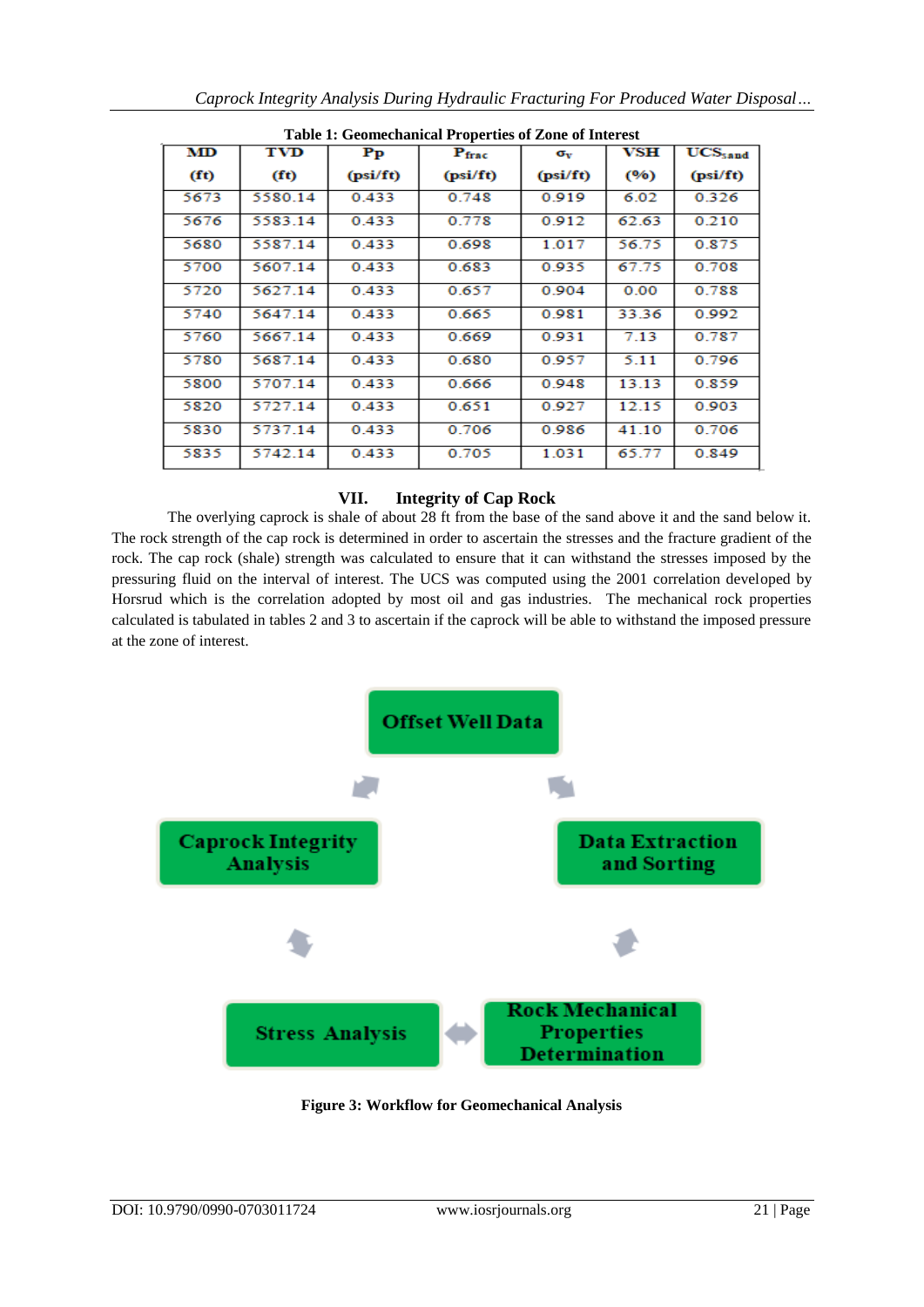| Table 2: Rock properties of the caprock |          |               |                                  |                           |       |                     |  |
|-----------------------------------------|----------|---------------|----------------------------------|---------------------------|-------|---------------------|--|
| MD(f <sub>f</sub> )                     | TVD (ft) | $Pp$ (psi/ft) | $P_{\text{frac}}(\text{psifft})$ | $\sigma_{\rm v}$ (psi/ft) | VSH % | $UCSshale$ (psi/ft) |  |
| 5645                                    | 5552.14  | 0.433         | 0.648                            | 0.911                     | 12.80 | 0.549               |  |
| 5648                                    | 5555.14  | 0.433         | 0.710                            | 1.000                     | 38.21 | 0.474               |  |
| 5652                                    | 5559.14  | 0.433         | 0.763                            | 0.908                     | 25.81 | 0.223               |  |
| 5658                                    | 5565.14  | 0.433         | 0.724                            | 1.023                     | 73.03 | 0.464               |  |
| 5661                                    | 5568.14  | 0.433         | 0.748                            | 1.025                     | 76.42 | 0.402               |  |
| 5662                                    | 5569.14  | 0.433         | 0.759                            | 1.018                     | 74.33 | 0.367               |  |
| 5665                                    | 5572.14  | 0.433         | 0.667                            | 1.022                     | 36.60 | 0.666               |  |
| 5668                                    | 5575.14  | 0.433         | 0.668                            | 0.991                     | 20.47 | 0.530               |  |
| 5670                                    | 5577.14  | 0.433         | 0.682                            | 0.947                     | 1.97  | 0.479               |  |
| 5672                                    | 5579.14  | 0.433         | 0.682                            | 0.929                     | 3.38  | 0.448               |  |
| 5673.5                                  | 5580.64  | 0.433         | 0.748                            | 0.891                     | 4.74  | 0.227               |  |

|  | Table 2: Rock properties of the caprock |  |
|--|-----------------------------------------|--|
|  |                                         |  |

| Table 3: Geomechanical Properties of Zone of Interest and Caprock |  |
|-------------------------------------------------------------------|--|
|-------------------------------------------------------------------|--|

| Rock Type        | (psi/ft)<br>$\sigma_{\rm v}$ | (psi/ft)<br>· trac |                     | $\sqrt{2}$<br>(DS1)<br>╰ |
|------------------|------------------------------|--------------------|---------------------|--------------------------|
| Zone of Interest | 0.856-1.026                  | 0.642-0.786        | 0.290-0.422         | 125<br>$1 \angle J_1$    |
| Caprock          | 0.891-1.040                  | 0.697-0.881        | .277-0.417<br>0.211 | 1432                     |

### **VIII. Fracture Orientation**

The fracture pressure is the required pressure in the wellbore at which the formation will break open. When pressure at the wellbore exceeds the least stress within the rock formation, the formation will fracture. Normally, these fractures will propagate in a direction perpendicular to the least principal stress as depicted in figures 4, 5 and 6.



**Figure 4: Diagram showing horizontal and vertical fractures in the direction of least principal stress [12]**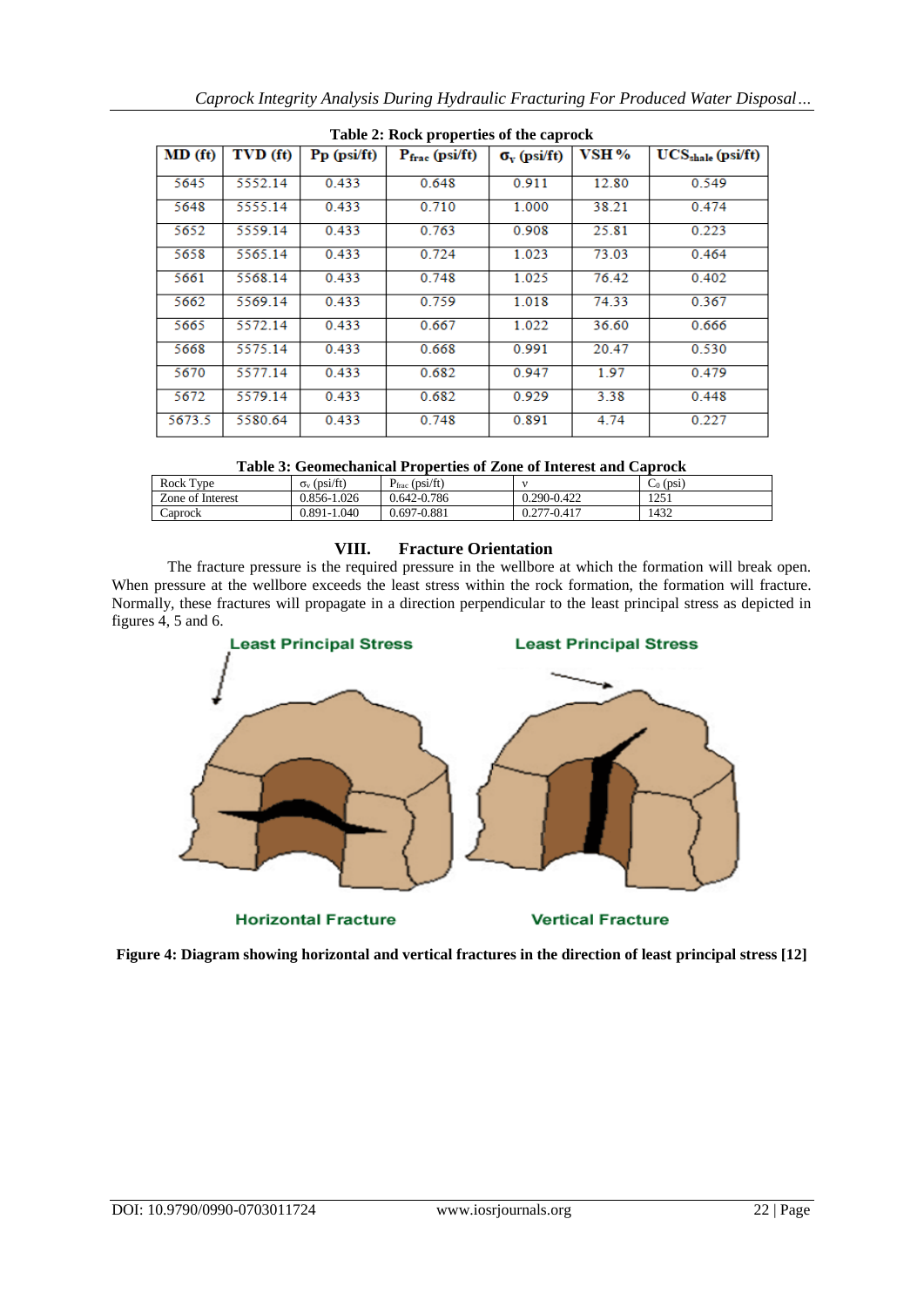

**Figure 5: In-situ stresses and fracture orientation [13]**

# **1.1 Fracture Propagation Orientation**

The orientation and propagation of hydraulic fracture is controlled by the in-situ stresses within the subsurface formations. Hydraulic fractures are tensile fractures, and they open in the direction of least resistance. If the maximum principal compressive stress is the overburden stress which is the situation in this case, then the fractures are vertical, propagating parallel to the maximum horizontal stress when the fracturing pressure exceeds the minimum horizontal stress. Because hydraulic stimulation fractures open normal to the least principal stress, most fractures are vertical and propagate in the direction of the maximum horizontal insitu stress. This area is a normal faulting environment typical of the Niger Delta. In fig. 6, the fracture propagation orientation is shown in the direction of the breakout based on data from the caliper log.



**Figure 6: Fracture Propagation Orientation for field X**